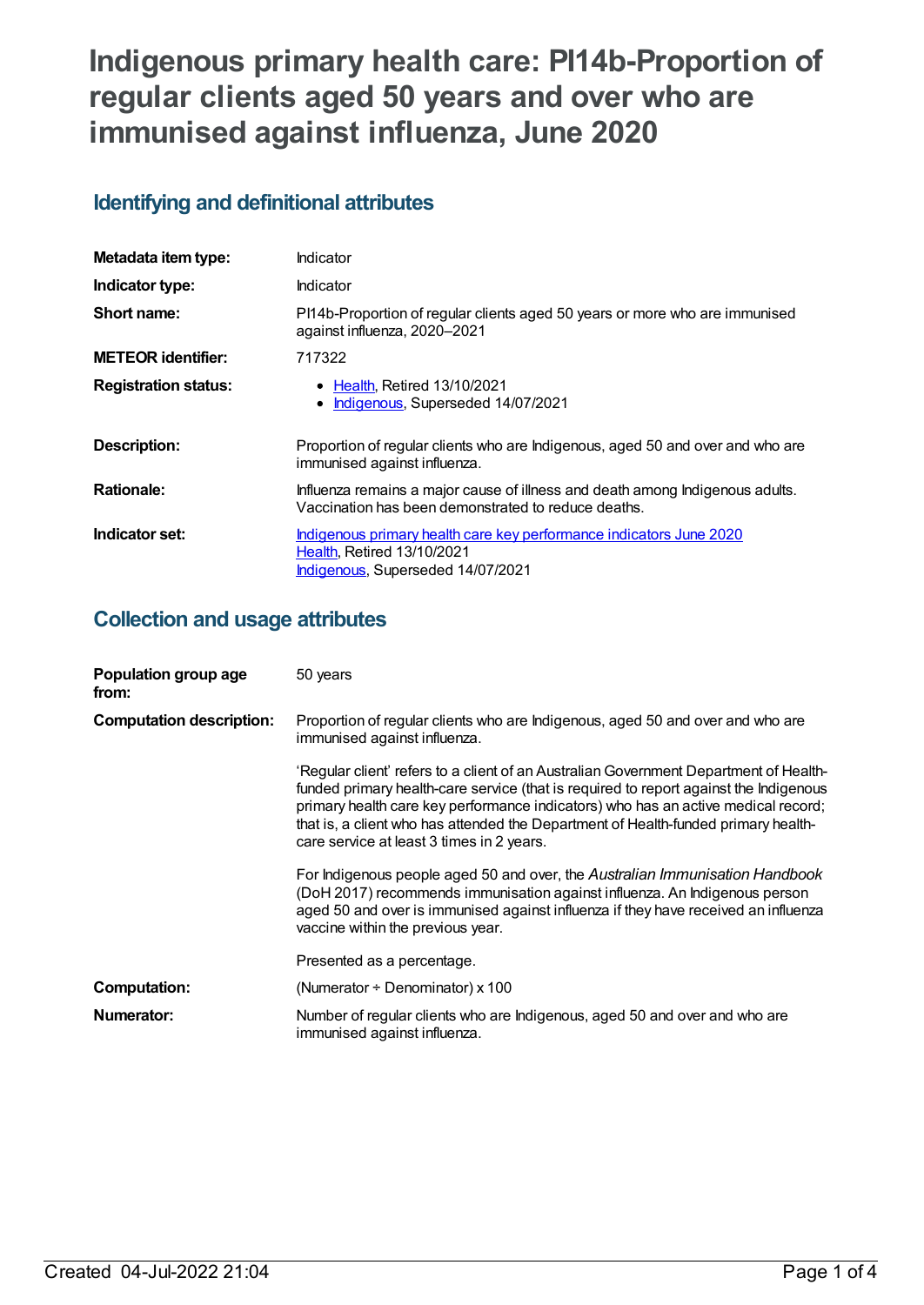[Person—age,](https://meteor.aihw.gov.au/content/303794) total years N[NN]

**Data Source**

[Indigenous](https://meteor.aihw.gov.au/content/430643) primary health care data collection

**NMDS / DSS**

[Indigenous](https://meteor.aihw.gov.au/content/715320) primary health care NBEDS 2020–21

### **Data Element / Data Set**

Person-influenza immunisation indicator, yes/no code N

**Data Source**

[Indigenous](https://meteor.aihw.gov.au/content/430643) primary health care data collection

**NMDS / DSS**

[Indigenous](https://meteor.aihw.gov.au/content/715320) primary health care NBEDS 2020–21

**Guide for use**

An Indigenous person aged 50 and over is immunised against influenza if they have received an influenza vaccine within the previous year.

#### **Data Element / Data Set**

[Person—Indigenous](https://meteor.aihw.gov.au/content/602543) status, code N

**Data Source**

[Indigenous](https://meteor.aihw.gov.au/content/430643) primary health care data collection

**NMDS / DSS**

[Indigenous](https://meteor.aihw.gov.au/content/715320) primary health care NBEDS 2020–21

#### **Data Element / Data Set**

[Person—regular](https://meteor.aihw.gov.au/content/686291) client indicator, yes/no code N

**Data Source**

[Indigenous](https://meteor.aihw.gov.au/content/430643) primary health care data collection

**NMDS / DSS**

[Indigenous](https://meteor.aihw.gov.au/content/715320) primary health care NBEDS 2020–21

**Denominator:** Total number of regular clients who are Indigenous and aged 50 and over.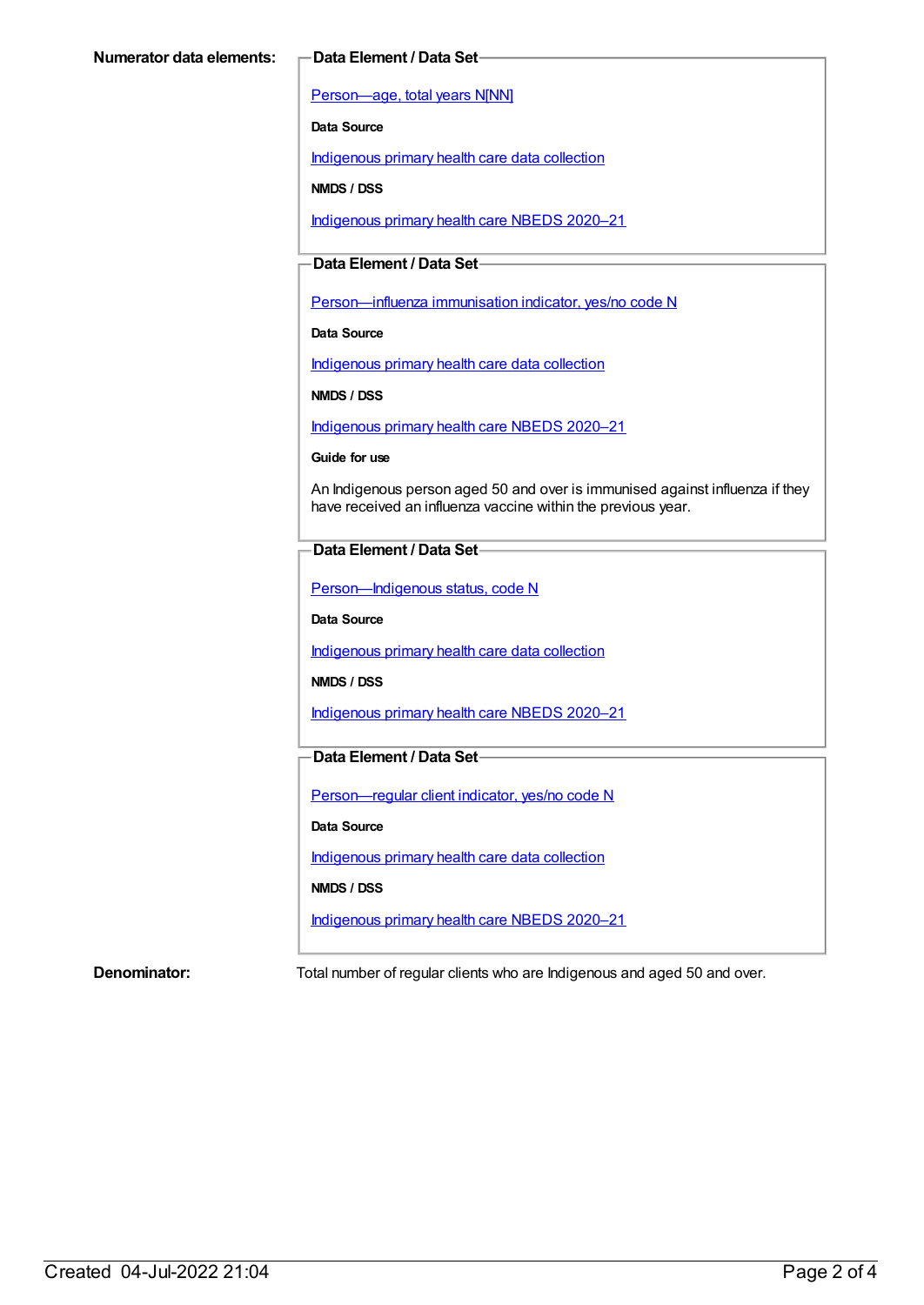| Denominator data<br>elements:      | Data Element / Data Set-                                                                                                                          |
|------------------------------------|---------------------------------------------------------------------------------------------------------------------------------------------------|
|                                    | Person-age, total years N[NN]                                                                                                                     |
|                                    | <b>Data Source</b>                                                                                                                                |
|                                    | Indigenous primary health care data collection                                                                                                    |
|                                    | NMDS / DSS                                                                                                                                        |
|                                    | Indigenous primary health care NBEDS 2020-21                                                                                                      |
|                                    | Data Element / Data Set-                                                                                                                          |
|                                    | Person-Indigenous status, code N                                                                                                                  |
|                                    | <b>Data Source</b>                                                                                                                                |
|                                    | Indigenous primary health care data collection                                                                                                    |
|                                    | NMDS / DSS                                                                                                                                        |
|                                    | Indigenous primary health care NBEDS 2020-21                                                                                                      |
|                                    | Data Element / Data Set-                                                                                                                          |
|                                    | Person-regular client indicator, yes/no code N                                                                                                    |
|                                    | <b>Data Source</b>                                                                                                                                |
|                                    | Indigenous primary health care data collection                                                                                                    |
|                                    | NMDS / DSS                                                                                                                                        |
|                                    | Indigenous primary health care NBEDS 2020-21                                                                                                      |
| Disaggregation:                    | Sex:<br>a) Male<br>b) Female                                                                                                                      |
| <b>Disaggregation data</b>         | Data Element / Data Set-                                                                                                                          |
| elements:                          | Person-sex, code X                                                                                                                                |
|                                    | Data Source                                                                                                                                       |
|                                    | Indigenous primary health care data collection                                                                                                    |
|                                    | NMDS / DSS                                                                                                                                        |
|                                    | Indigenous primary health care NBEDS 2020-21                                                                                                      |
| Comments:                          | This indicator covers a 24 month reporting period from 1 January 2020 to 31<br>December 2021:                                                     |
|                                    | • Indigenous primary health care NBEDS 2019-20 covers the period                                                                                  |
|                                    | 01/01/2020 to 30/06/2020<br>• Indigenous primary health care NBEDS 2020-21 covers the period                                                      |
|                                    | 01/07/2020 to 30/06/2021<br>Indigenous primary health care NBEDS 2021-22 (to be released) will cover<br>٠<br>the period 01/07/2021 to 31/12/2021. |
| <b>Representational attributes</b> |                                                                                                                                                   |
| <b>Representation class:</b>       | Percentage                                                                                                                                        |
| Data type:                         | Real                                                                                                                                              |